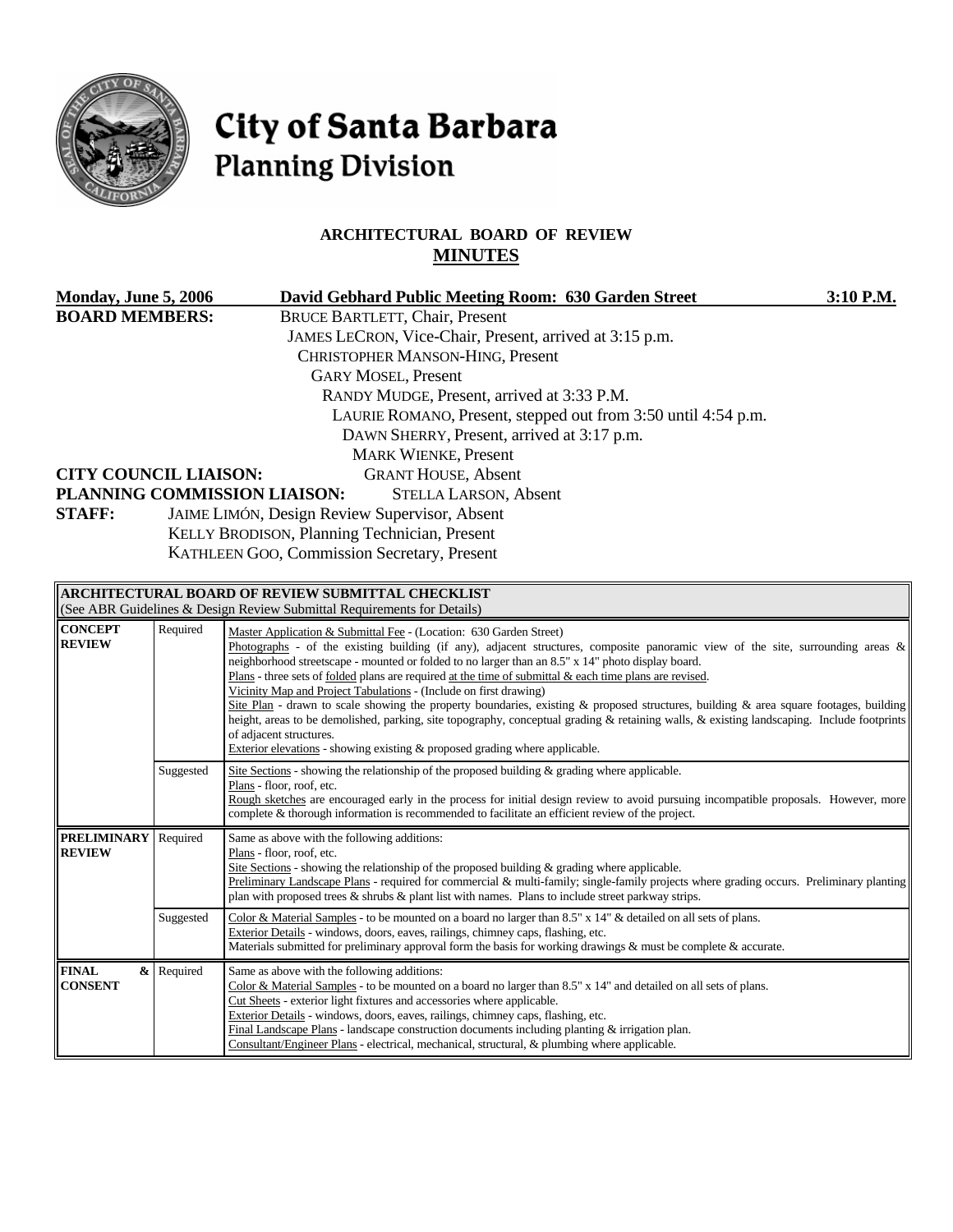#### **PLEASE BE ADVISED**

- The approximate time the project will be reviewed is listed to the left of each item. It is suggested that applicants arrive 15 minutes early. The agenda schedule is subject to change as cancellations occur. Staff will notify applicants of time changes.
- The applicant's presence is required. If an applicant is not present, the item will be postponed indefinitely. If an applicant cancels or postpones an item without providing advance notice, the item will be postponed indefinitely and will not be placed on the following Architectural Board of Review (ABR) agenda. In order to reschedule the item for review, a rescheduling fee will be paid and the applicant must fill out and file a Supplemental Application Form at 630 Garden Street (Community Development Department) in addition to submitting appropriate plans.
- All approvals made by the ABR are based on compliance with Municipal Code Chapter 22.68 and with adopted ABR guidelines. Some agenda items have received a mailed notice and are subject to a public hearing.
- The ABR may grant an approval for any project scheduled on the agenda if sufficient information has been provided and no other discretionary review is required. Substitution of plans is not allowed, if revised plans differing from the submittal sets are brought to the meeting, motions for preliminary or final approval will be contingent upon staff review for code compliance.
- The Board may refer items to the Consent Calendar for Preliminary and Final Architectural Board of Review approval.
- Preliminary and Final Architectural Board of Review approval is valid for one year from the date of the approval unless a time extension or Building Permit has been granted.
- **Items before the Board may be appealed to the City Council. For further information on appeals, contact the Planning Division Staff or the City Clerk's office. Said appeal must be in writing and must be filed with the City Clerk at City Hall within ten (10) calendar days of the meeting at which the Board took action or rendered its decision. The scope of this project may be modified under further review.**
- **AMERICANS WITH DISABILITIES ACT:** In compliance with the Americans with Disabilities Act, if you need special assistance to participate in this meeting, please contact the Planning Division at (805) 564-5470. Notification at least 48 hours prior to the meeting will enable the City to make reasonable arrangements.
- **AGENDAS, MINUTES and REPORTS**: Copies of all documents relating to agenda items are available for review at 630 Garden St. and agendas and minutes are posted online at [www.SantaBarbaraCa.gov](http://www.santabarbaraca.gov/) If you have any questions or wish to review the plans, please contact Kelly Brodison, at (805) 564-5470 between the hours of 8:30 a.m. to noon and 1:00 p.m. to 4:00 p.m., Monday through Friday.

#### **LICENSING ADVISORY:**

The Business and Professions Code of the State of California and the Municipal Code of the City of Santa Barbara restrict preparation of plans for certain project types to licensed professionals. Applicants are encouraged to consult with Building and Safety Staff or Planning Staff to verify requirements for their specific projects.

Unlicensed persons are limited to the preparation of plans for:

- $\triangleright$  Single or multiple family dwellings not to exceed four (4) units per lot, of wood frame construction, and not more than two stories and basement in height;
- ¾ Non-structural changes to storefronts; and,
- ¾ Landscaping for single-family dwellings, or projects consisting solely of landscaping of not more than 5,000 square feet.

#### **NOTICE:**

- 1. That on June 1, 2006 at 4:00 p.m., this Agenda was duly posted on the indoor and outdoor bulletin boards at the Community Development Department, 630 Garden Street, and online at www.SantaBarbaraCa.gov.
- 2. This regular meeting of the Architectural Board of Review will be broadcast live and rebroadcast in its entirety on Wednesday at 8:00 a.m. on Channel 18.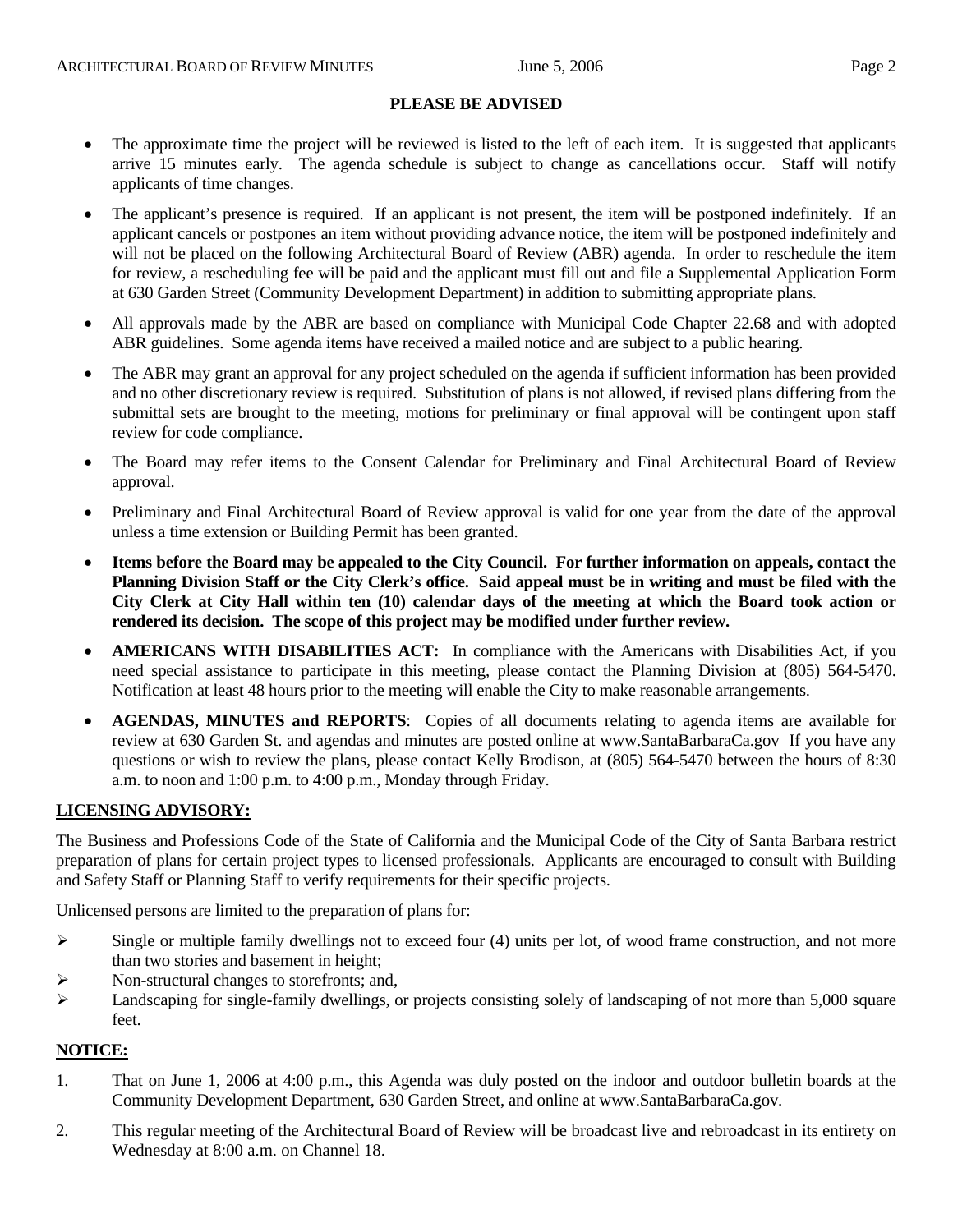# **GENERAL BUSINESS:**

A. Public Comment:

Any member of the public may address the Architectural Board of Review for up to two minutes on any subject within their jurisdiction that is not scheduled for a public discussion before the Board on that day. The total time for this item is ten minutes. (Public comment for items scheduled on today's agenda will be taken at the time the item is heard.)

No public comment.

B. Approval of the minutes of the Architectural Board of Review meeting of May 30, 2006.

Motion: Approval of the minutes of the Architectural Board of Review meeting of May 30, 2006, with corrections. Action: Manson-Hing/Romano, 7/0/1. (LeCron abstained)

- 
- C. Consent Calendar.
	- Motion: Ratify the Consent Calendar. The Consent Calendar was reviewed by Board member Wienke with the exception of the landscaping for Items B (400 Block Coronel Street), H (6 St. Anne Drive) I (1940 Mission Ridge Road), and L (515 N. Quarantina Street) reviewed by Board member Romano.
	- Action: Manson-Hing/Mosel, 7/0/1 (LeCron abstained).
- D. Announcements, requests by applicants for continuances and withdrawals, future agenda items, and appeals.
	- 1. Ms. Brodison announced that Board member Sherry will be late to tonight's meeting.
	- 2. Board member Romano made the following announcement that she will be stepping down from Item #3, 336 N. Milpas Street.
- E. Subcommittee Reports.

No subcommittee reports.

F. Possible Ordinance Violations.

No reported violations.

# **DISCUSSION ITEM**

1. **UPPER STATE STREET STUDY AND IMPROVEMENT PLAN INTRODUCTION**  Staff John Ledbetter, Principal Planner

(Staff presentation of the process, schedule, and scope of work approved by City Council for the Upper State Street Study and Improvement Plan. Architectural Board of Review feedback on the study is requested at this time.)

# **(COMMENTS ONLY)**

(3:23)

John Ledbetter, Principal Planner, present.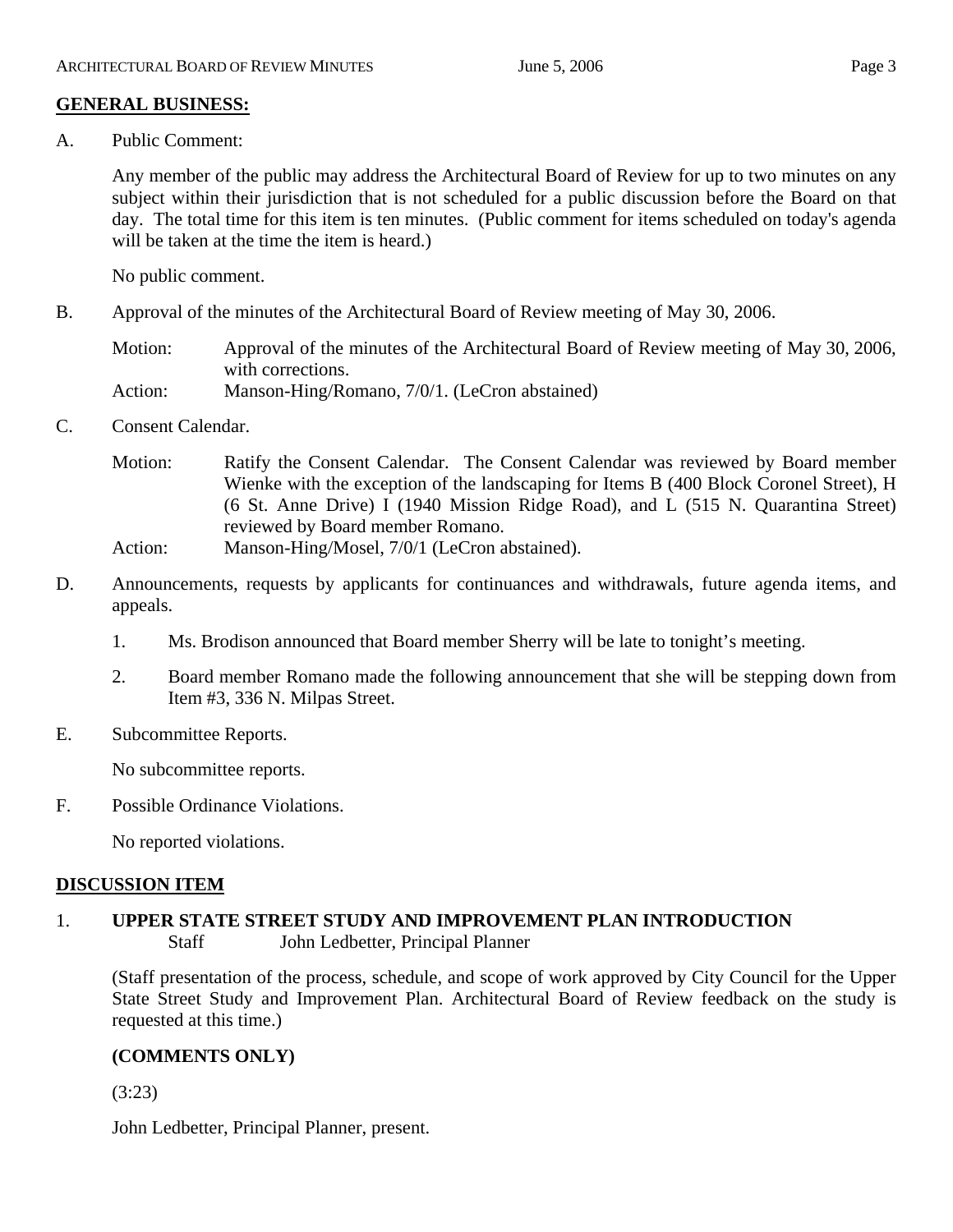**BACKGROUND:** Mr. Ledbetter gave a background introduction to the Upper State Street Study and Improvement Plan (Study) which was requested by City Council after much controversy ensued concerning several large projects proposed for the area. The purpose of the Study is to address immediate need within an existing policy framework, preserve and implement future opportunities of the area, and articulate distinctions between short-term improvements and the larger SB 2030 (General Plan Update) vision.

**UPDATE**: Mr. Ledbetter presented and explained the Upper State Street Study process to the Board, touching on key issues such as traffic, circulation concerning access and parking, landscaping and open space issues, setbacks and design standards and protection of public views.

**PROCESS SCHEDULE**: The proposed process for the Study will involve the preparation of an information booklet (May – Aug. 2006), consultation with City Boards & Commissions and MTD, public outreach and participation through walking tours and workshops (Sept./Oct. 2006), preparation of a draft plan (Dec. 2006), draft plan review by City Boards & Commissions (Jan. 2007), and final review by City Council (Jan. 2007).

The information booklet will entail a land use analysis and comprehensive traffic studies involving traffic counts, access and circulation pattern studies, and future traffic condition analysis of pending projects and improvement opportunities. The expected elements of the draft study will involve traffic circulation action plan, urban design recommendations, and policy issues for the SB 2030 process.

Public comment opened at 3:33 p.m. and, as no one wished to speak, closed at 3:34 p.m.

**Q&A**: During the discussion, the following clarifications were made by Mr. Ledbetter response to comments, suggestions, and/or questions by the Board:

- 1. (Wienke) Review and amendment of the design guidelines may be necessary for the upper State Street area, as well as modification to the existing zoning.
- 2. (Mudge) Traffic circulation analysis in the upper State Street area will include the possibility of new streets through the La Cumbre Plaza and two-way traffic on Calle Real. However, the Study's main focus, in terms of capital improvement, will be directly on State Street involving the use of medians, sidewalk improvements, bus turnouts, a reduced the number of curb cuts, and possible turning lanes and bicycle improvements, etc.
- 3. (Manson-Hing) The Study will also include input generated by the AIA during their visioning workshop.
- 4. (Bartlett) The exact study area boundaries are not set in stone, and may extend to Longs Drugs on the east end, and possibly include Trader Joe's.
- 5. (Wienke) Staff is working on summarizing the urban design context concurrently with the traffic study, and both will be presented together in the "Booklet" that will precede the workshops. The actual update of the Upper State Street Urban Design Guidelines would occur later as an implementation action.
- 6. (Wienke) A marked and signed bicycle lane does exist along upper State Street, although it is not a Class 1 bicycle lane that is completely separate.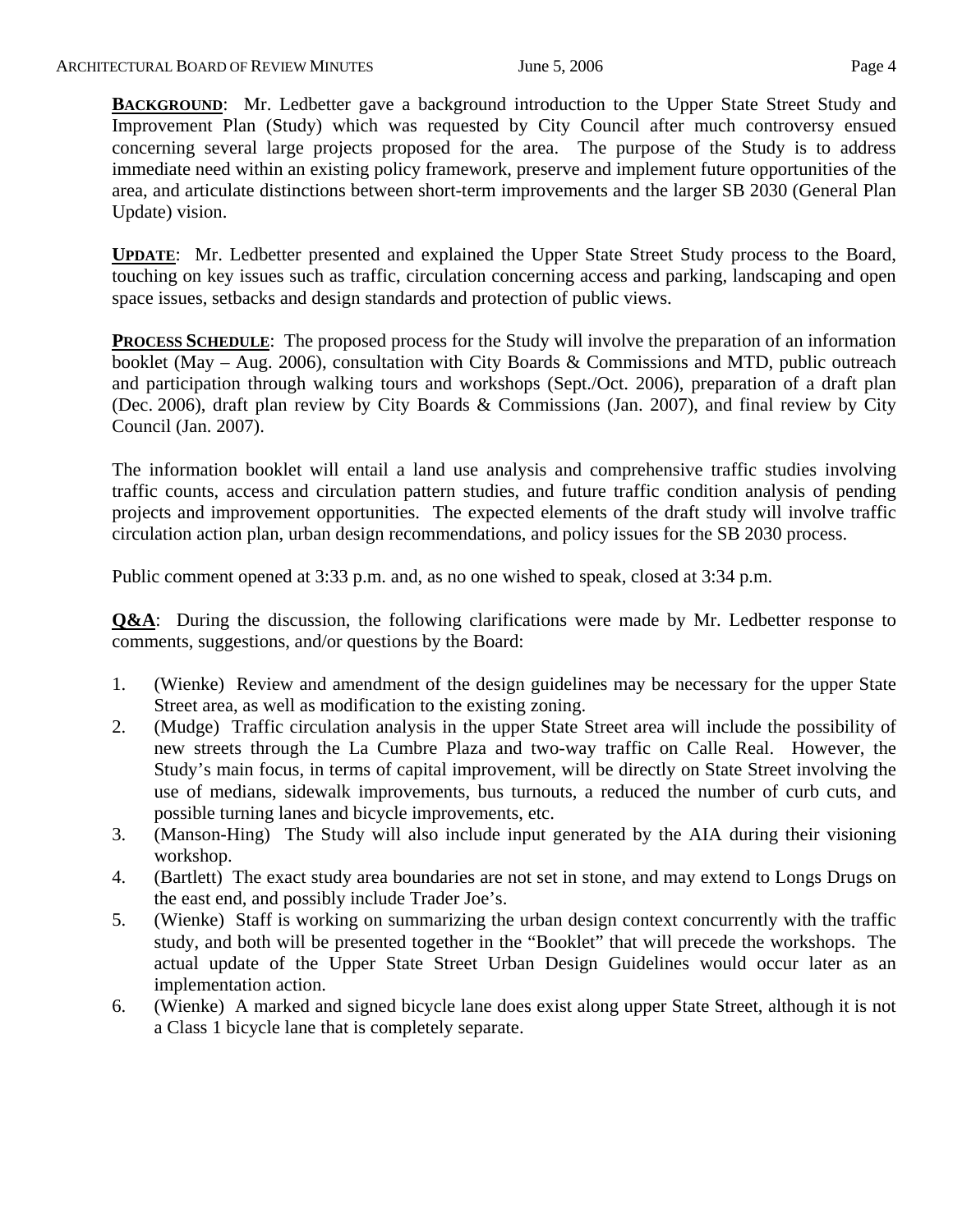#### **2. 336 N MILPAS ST** C-2 Zone

| <b>Assessor's Parcel Number:</b> | 031-371-021               |
|----------------------------------|---------------------------|
| <b>Application Number:</b>       | MST2006-00236             |
| Owner:                           | <b>EHE Realty Company</b> |
| Architect:                       | Paul Poirier              |
| <b>Business Name:</b>            | Longs Drugs               |

(Proposal for a new one-story 12,688 square foot commercial building and a 52 space parking lot for Longs Drugs at the northwest corner of Milpas and Gutierrez Streets. The proposal includes the voluntary merger of three lots totaling 39,130 square feet and demolition of three existing nonresidential buildings totaling 12,919 square feet. The project requires Development Plan Approval.)

# **(COMMENTS ONLY; PROJECT REQUIRES ENVIRONMENTAL ASSESSMENT, DEVELOPMENT APPROVAL FINDINGS AND PLANNING COMMISSION APPROVAL FOR A VOLUNTARY MERGER.)**

 $(3:50)$ 

Paul Poirier, Architect; Derrik Eichelberger for EHE Realty Co.; and Joe Cavanaugh for Longs Drugs., present.

Public comment opened at 3:59 p.m.

Mr. Ricardo Shi, neighbor, expressed concern regarding the proposed project's fencing, and trash receptacle, size and appearance, including any possible negative impact on his privacy and public view.

Ms. Georgine Eccleston, neighbor, expressed concern regarding the proposed project's fencing, trash receptacle, repositioning of driveway, decorative wall, and location of the proposed utility poles.

Public comment closed at 4:09 p.m.

Motion: Continued indefinitely to Full Board with the following comments: 1) The Board finds that the current proposal is replacing one of the nicest examples on Milpas Street, and would like to see a revised proposal that emulates many of those good attributes. 2) An identifiable pedestrian entrance along Milpas Street or at the corner is desirable. 3) The Board would look for pedestrian space along Milpas Street that sets the building back far enough to maintain some of the Riviera mountain views. 4) As to traffic circulation, it would be preferable to have the parking less apparent from Milpas Street and yet allow for vehicle access. 5) As to the architectural mass, it would be preferable to have the building broken up into smaller components and have a more "village-like" quality, as opposed to the big box-like retail look as currently presented. 6) It would be a real asset to the proposed project to keep the jacaranda tree at the front corner. 7) Some functional relationships of necessary elements such as the trash and loading dock areas should not be visible from the street and the adjacent residential neighbors. 8) The proposed project should represent a true retail experience, especially along Milpas Street, and not present a false façade alluding to activities behind an adorned blank wall. 9) The domed form on the building alludes to an entry even though not authentic, and should be an actual entry expression or pronounced entrance. 10) Applicant should return with photo documentation of composite street elevations. 11) Applicant shall include accommodation for shopping carts and any future vending machines on the revised proposal.

Action: Mudge/Sherry, 7/0/0. (Romano stepped down)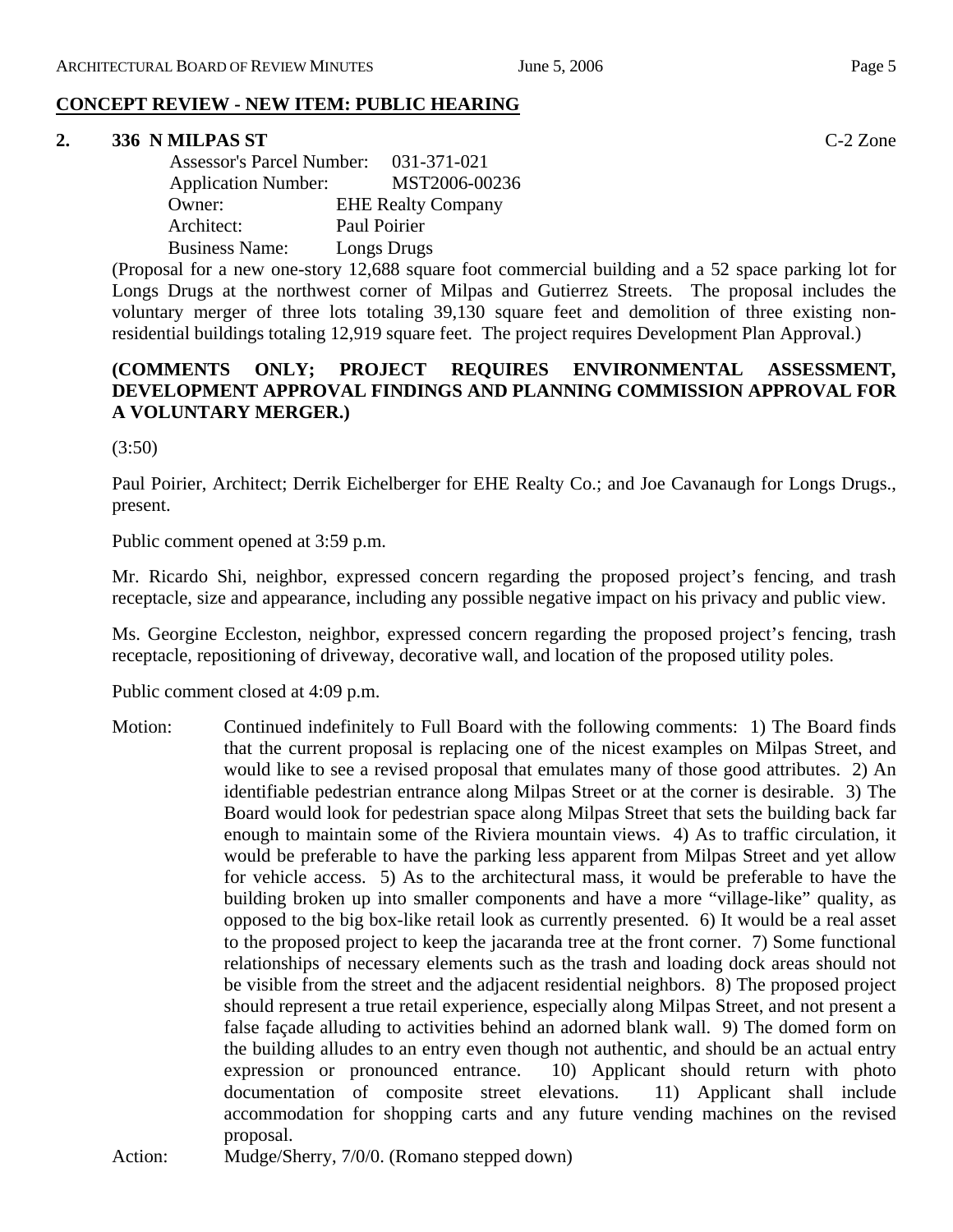# **3. 3111 STATE ST** P-R/SD-2 Zone

 Assessor's Parcel Number: 051-112-018 Application Number: MST2006-00255 Owner: City of Santa Barbara Applicant: Gordon Bell Architect: Omni Design Group

(Proposal for a new unmanned wireless facility for Cingular Wireless in MacKenzie Park. Proposed is the installation of a 35 foot tall pole with three panel antennas located in the lawn bowling parking lot area, and a 230 square foot equipment building.)

# **(COMMENTS ONLY; PROJECT REQUIRES ENVIRONMENTAL ASSESSMENT AND FINDINGS FOR MINIMAL VISUAL IMPACTS.)**

(4:54)

Gordon Bell, Applicant, present.

Public comment opened at 5:07 p.m.

Ms. Mary Del Bonis, neighbor, expressed concern regarding the proposed project's possible negative impact in the decline of property values, known public perception of possible health hazards in connection with cellular towers, aesthetic issues, negative impact on rural communities and parks. She therefore requests restriction of cellular facility and tower construction near rural communities and parks, and suggests that these cellular providers possibly share facilities between companies.

Ms. Kathleen Barnato, neighbor, expressed concern regarding neighborhood compatibility, questioned the use of above ground utilities when underground utility capability is available, the close proximity to parks in heavy use by adults and children, the possible harmful effects of electromagnetic frequencies (EMF), and asked if an Environmental Assessment (MEA) had been done yet.

Ms. Brodison responded that an MEA had been completed but she will check if EMFs were part of that study.

Mr. Mel Keimach, representing the MacKenzie Park Lawn Bowlers Club (since the proposed cellular tower would be placed in their parking lot), expressed opposition to the proposed project and the possible harmful health effect of the installation of a cellular antennae since the park sees heavy use by many adults and children.

Ms. Janette Carr, neighbor, expressed concern regarding the proposed project's installation of a cellular antennae and the possible harmful health effect on adults and children who use the park, the possible negative effects on her property values and views, and for other aesthetic reasons. She requested the Park & Recreation Department not set such a precedent by allowing the proposed project since underground utility capability is currently available.

Mr. Jim Smith, neighbor, expressed concern regarding the proposed project's possible negative impact on the park which is a "focal point" for nearby residents, joggers, people who use the park facilities, and visitors to the area; and as such, requests that the Board consider the possible negative impacts on the public view and neighboring property values. He also requested that the applicant seriously consider alternative project sites.

Ms. Amanda Bacon, neighbor, declined to speak at this time.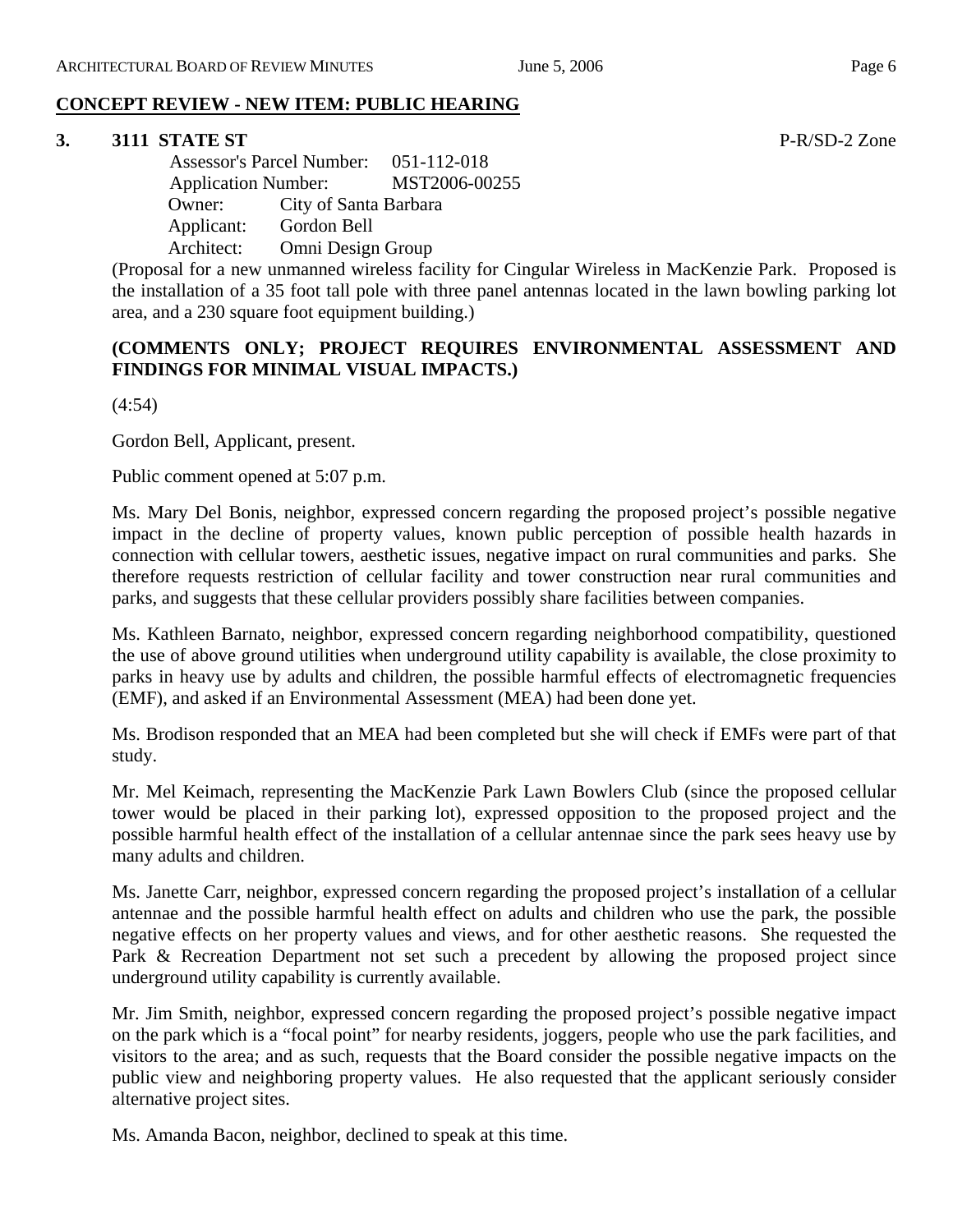Mr. Peter Basch, neighbor for the Samarkand Neighborhood Assoc., in addition to a submitted letter, expressed concern regarding proposed project's impact on the park, the scenic views of the area, and questioned the appropriateness of the proposed project in this neighborhood.

Public comment closed at 5:19 p.m.

Board member Mudge addressed a question regarding the rational of the proposed project's location selection toward the Parks & Recreation Department staff, Mr. Billy Goodnick, Landscape Architect, who had no official stand on the proposed project which was just beginning the design review process. Mr. Mudge also questioned if an earthquake hazard zoning had been done for the proposed project since it falls within or is in close proximity to such a zone.

Motion: Continued indefinitely to Full Board with the following comments: 1) The Board finds the application is unacceptable as proposed, since the Board cannot make findings for minimal visual impacts. 2) If applicant desires to pursue the application on City property, a different solution or location would have to be presented which does not present substantial visual impacts. Action: LeCron/Wienke, 8/0/0.

# **\*\*\*\*\*\*\*\*\*\*\*\*\*\*\*\*\* THE BOARD RECESSED FROM 5:48.M. UNTIL 6:19 P.M. \*\*\*\*\*\*\*\*\*\*\*\*\*\***

# **CONCEPT REVIEW - CONTINUED ITEM**

# **4. 3303 STATE ST A** C-L/C-P/SD-2 Zone

 Assessor's Parcel Number: 051-100-001 Application Number: MST2006-00077 Owner: Emil F. & James M. Deloreto, Trustees Architect: Lenvik & Minor

(Proposal for a front facade remodel and parking landscape alterations for Loreto Plaza.)

# **(Second Concept Review.)**

# **(ACTION MAY BE TAKEN IF SUFFICIENT INFORMATION IS PROVIDED.)**

(6:20)

Richard Six, Architect from Lenvik & Minor, present.

Motion: Preliminary Approval and continued indefinitely back to Full Board with the following comments: 1) The development of detailing is an enhancement to the character of the project, and the artistic touches added to the façade are moving in the right direction. 2) The Board is concerned with the upper screen at the curved arcade and would like to see further study of another treatment. 3) The variety of the individual store fronts is acceptable. 4) Applicant shall return with material and sample boards to represent the proposed material palettes. 5) The Board looks forward to further development of the site work and associated landscaping. 6) Even though not reviewing the signage, the Board is concerned with incorporating with signed boxes, and looks forward to suggested details for the box treatment to be integrated with the proposed canopy metalwork.

Action: Manson-Hing/Wienke,  $8/0/0$ .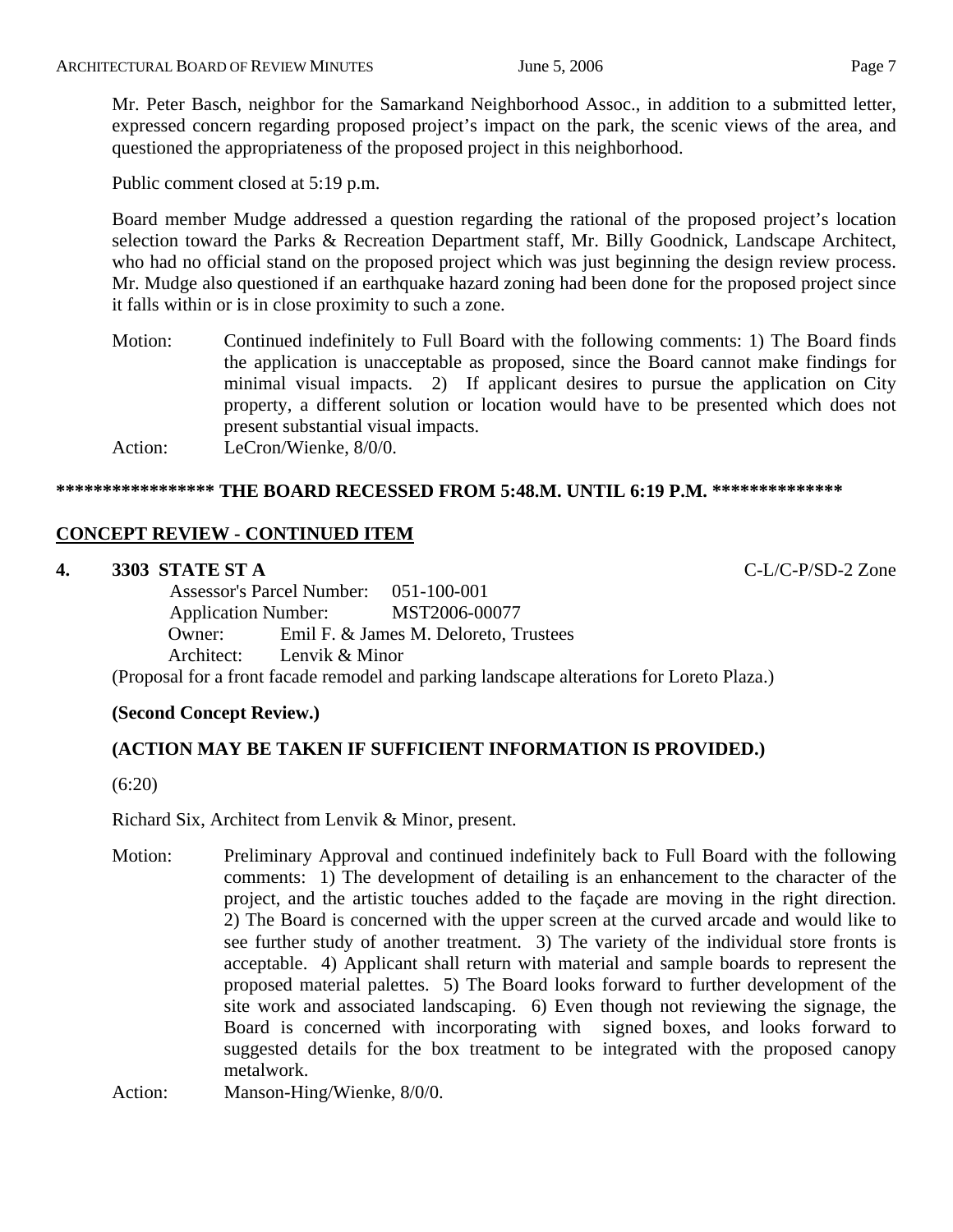# **CONCEPT REVIEW - CONTINUED ITEM**

# **5. 115 W CANON PERDIDO** C-2 Zone

| Assessor's Parcel Number: 037-042-022 |                                      |
|---------------------------------------|--------------------------------------|
| <b>Application Number:</b>            | MST2005-00554                        |
| Owner:                                | General Telephone Company/California |
| Applicant:                            | Michael Morgan                       |
| Architect:                            | <b>JTC</b> Architects                |
| Applicant:                            | Jim Tousignant                       |
| <b>Business Name:</b>                 | Verizon California, Inc.             |

(Proposal for a lot line adjustment and voluntary lot merger of ten legal lots including the GTE Telephone Building at 101 W. Canon Perdido Street. Proposal includes stair enclosure addition and reconfiguration of existing exterior metal stairs, new chain link fencing, restriping existing parking lot and adding new planters in the parking lot.)

# **(COMMENTS ONLY; PROJECT REQUIRES ENVIRONMENTAL ASSESSMENT AND PLANNING COMMISION APPROVAL FOR A LOT LINE ADJUSTMENT AND VOLUNTARY LOT MERGER)**

(6:42)

Michael Morgan, representative for Applicant, present.

Motion: Continued indefinitely to the Planning Commission with the following comments: 1) The Board finds the reduction in the addition for the stair enclosure to be an architectural improvement to the project. 2) The added banding at the stair structure helps to integrate it with the existing architecture. 3) There is still additional opportunity to reduce the hardscape in the parking lot area to increase the opportunities for landscaping. 4) The covered bicycle parking stall in the parking area should be moved more internal to the lot so that the landscaping can recapture the paved area closest to the street. 5) The rear planter at the property line should be widened to the maximum extent feasible. 6) Provide canopy trees in the rear planter aligning with the center line of the parking lot drive aisles. 7) The chain link fence at the rear property line shall be covered (i.e., screened) with landscape or vines. 8) Provide additional detailing regarding the parking lot lighting with cut sheets and materials, and a color and material board when the project returns. 9) The Board would recommend selecting lighting fixtures that emulate the style of the existing architecture. Action: Wienke/Romano, 8/0/0.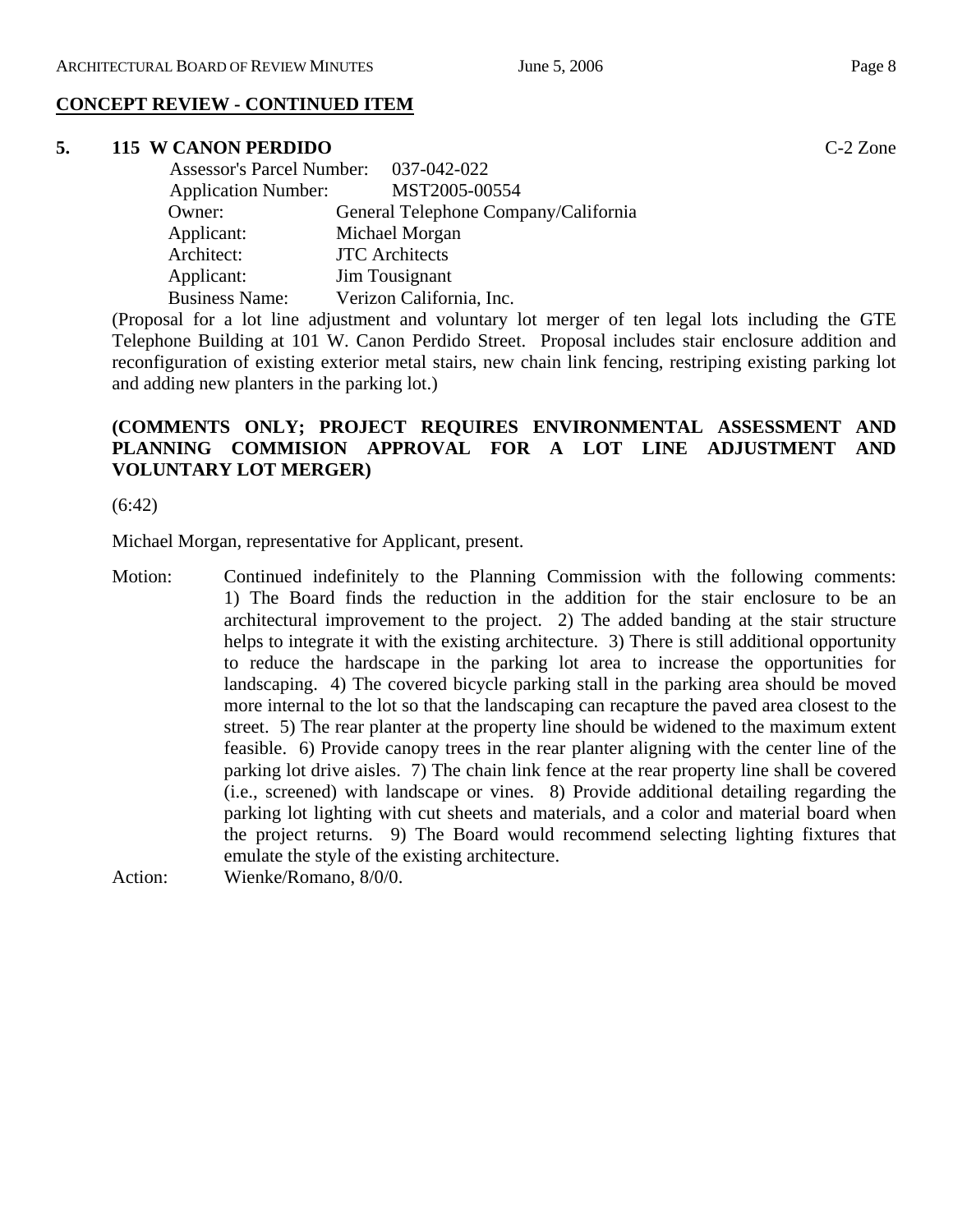#### **CONCEPT REVIEW - CONTINUED ITEM**

#### **6. 1115 QUINIENTOS ST** R-2 Zone

 Assessor's Parcel Number: 017-141-014 Application Number: MST2005-00609 Owner: Jaime & Robin Melgoza Architect: Keith Nolan Agent: Justin van Mullem

(Proposal to construct three detached two-story condominium units totaling 5,823 square feet with three attached two-car garages totaling 1,377 square feet on an 11,275 square foot vacant lot. Two additional uncovered parking spaces are proposed.)

# **(COMMENTS ONLY; PROJECT REQUIRES ENVIRONMENTAL ASSESSMENT AND PLANNING COMMISSION APPROVAL OF A TENTATIVE SUBDIVISION MAP FOR CONDOMINIUMS.)**

(7:18)

Justin van Mullem and Jim Donahoe, from On-Design Architects, present.

- Motion: Continued three weeks to Full Board with the following comments: 1) The Board feels that the site plan changes of the proposed project are moving in the right direction. 2) The addition of landscaping on the opposite side of the driveway easement definitely helps the aesthetics of the driveway. 3) The Board finds the front porch addition on Unit 1, facing the street, is a positive improvement, but sees that more needs to be done in presenting a one-story presence to the street. 4) Clarification and accuracy issues with the plans need to be addressed upon project's return to the Board. 5) The Board does not support the freestanding entry element as shown, and feel that it should be eliminated. 6) The Board does feel that the upper stories of all three units, are still too repetitive. Look for other ways of modulating the roof forms or fenestrations to significantly break up that identical quality. 7) The Board is still concerned with the randomness of the varied materials as indicated on the exterior elevation, and would look for further refinement of those as well. 8) The porches should be treated in a more traditional fashion by adding beams at the top of the proposed pillars, and consider adding a low railing at the porches to provide a sense of privacy and enclosure. 9) The Board appreciates the progress on the detailing, and looks forward to more quality detailing when the applicant returns.
- Action: LeCron/Wienke, 8/0/0.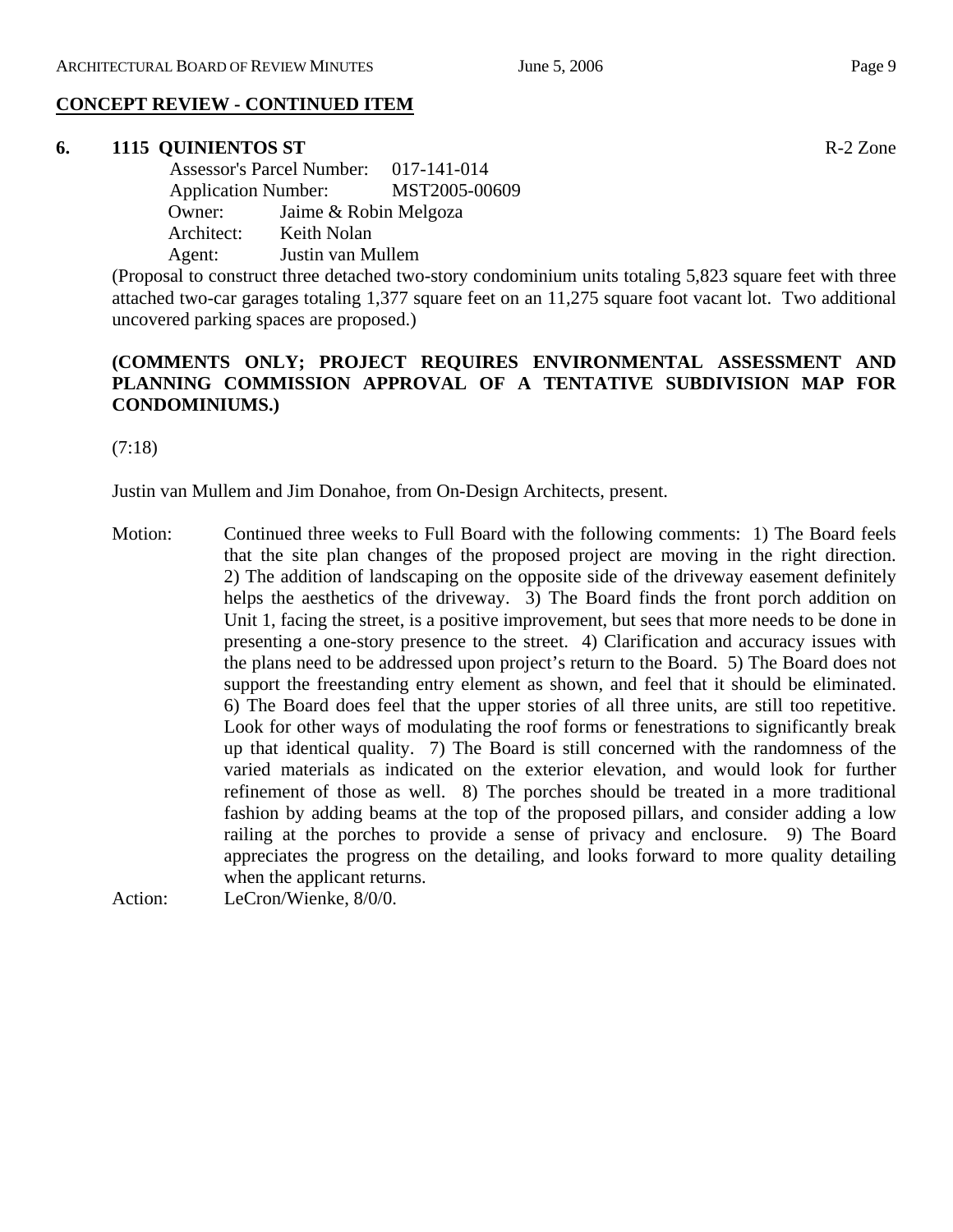#### **7. 970 JIMENO RD** E-1 Zone

 Assessor's Parcel Number: 029-052-002 Application Number: MST2006-00099 Owner: Shelly Johnson & Karen Kasaba Agent: James Macari Architect: Dennis Thompson

(Proposal for a 767 square foot first-floor addition to an existing 2,490 square foot single-family residence with an attached 671 square foot garage on a 20,238 square foot lot in the Hillside Design District. Also proposed is a 557 square foot rear patio cover and a 104 square foot deck.)

#### **(COMMENTS ONLY; PROJECT REQUIRES ENVIRONMENTAL ASSESSMENT AND NEIGHBORHOOD PRESERVATION ORDINANCE FINDINGS.)**

(7:52)

James Macari, Agent for the Applicant, present.

Public comment opened at 8:04 p.m.

Ms. Goo, Commission Secretary read a synopsis of a letter submitted from Mr. D Michael & Patricia Herendeen, neighbors, which expressed concern regarding the fact that the proposed room addition and decking at the west and rear of the project overlook and overlap their home. Given the proposed additional window and decking have more direct visibility than what previously existed at that site, they propose the plan be modified with additional evergreen trees or plantings of adequate height and breadth to screen and block the line-of-sight between the two properties.

Public comment closed at 8:05 p.m.

- Motion: Continued indefinitely to Consent Calendar and ready for Preliminary Approval, with the following comments: 1) Neighborhood Preservation Ordinance findings can be made at the Consent Calendar. 2) The applicant shall add additional screen plant massing (shrubbery) to preserve the privacy of the adjacent properties. 3) The applicant shall also provide additional photo documentation.
- Action: LeCron/Romano, 7/0/0 (Board member Mudge stepped down).

#### (8:07)

A letter submitted for Item #2, 3111 State Street , was brought to the attention of the Board after the motion and Ms Brodison read it into the minutes. Samarkand Neighborhood Association expressed opposition to the proposed installation of a Cingular (AT&T Inc. and Bell South) wireless antenna facility in MacKenzie Park. They expressed preference to underground utilities and objected to the addition of unsightly poles and overhead wires, especially in close proximity to the popular lawn bowling and other amenities enjoyed by the public at MacKenzie Park.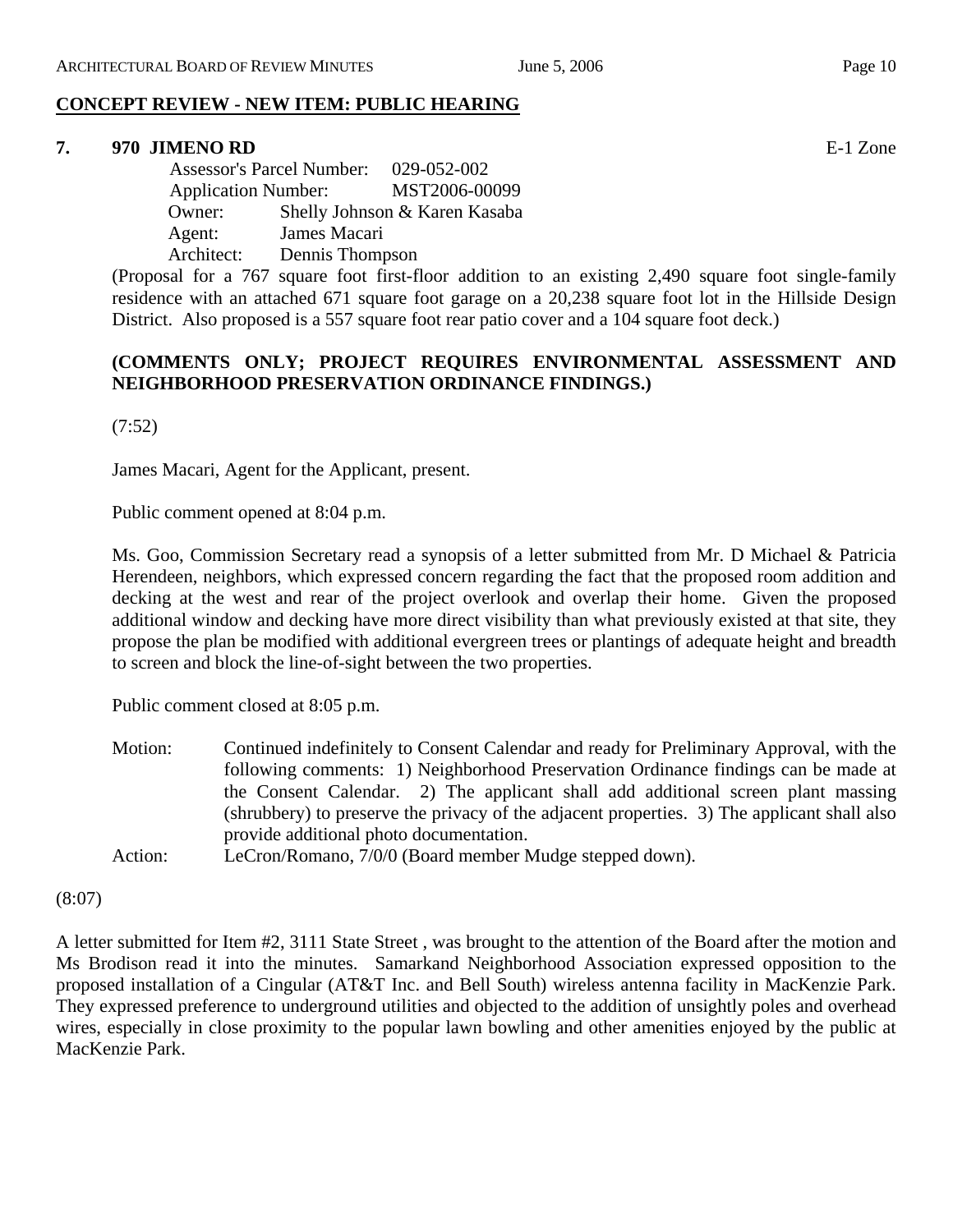#### **8. 434 TERRACE RD** E-3 Zone

 Assessor's Parcel Number: 035-191-031 Application Number: MST2006-00257 Owner: Jane & Collie Conoley Architect: Dennis Thompson

(Proposal to construct a 513 square foot second-story addition to an existing 1,666 square foot one-story single-family residence with an attached 462 square foot garage on a 6,502 square foot lot. Modifications are required to allow the second-floor deck to encroach into the required interior yard setback, and to allow the porch to encroach into the required front yard setback.)

## **(COMMENTS ONLY; PROJECT REQUIRES ENVIRONMENTAL ASSESSMENT, NEIGHBORHOOD PRESERVATION ORDINANCE FINDINGS AND STAFF HEARING OFFICER APPROVAL FOR MODIFICATIONS.)**

(8:08)

Dennis Thompson, Architect; and Jane & Collie Conoley, Owners, present.

Public comment opened at 8:11 p.m. and, as no one wished to speak, closed at 8:12 p.m.

Motion: Continued indefinitely to the Staff Hearing Officer with the following comments: 1) The Board finds the proposed second-story addition is appropriate and the proposed entry porch adds character to the current front elevation.. 2) The Board is in support of the front yard porch modification, and the second-floor deck modification, since they are minor in nature and do not add any interior square footage. 3) Applicant should restudy a new entry to be more pedestrian friendly with a sidewalk separate from, or adjacent to, the driveway.

Action: Manson-Hing/Wienke, 8/0/0.

# **CONSENT CALENDAR**

#### **REVIEW AFTER FINAL**

#### **A. 1105 N ONTARE RD** E-1 Zone

Assessor's Parcel Number: 055-151-013 Application Number: MST2003-00329 Owner: Raymond & Sandra Castellino Applicant: W. David Winitzky

(Proposal for a 39 square foot addition to an existing 3,575 square foot residence with an attached 364 square foot garage in The Hillside Design District. Also proposed are new wood windows and doors in the existing openings. A new 461 square foot upper deck and 1,462 square foot lower deck with stairs and railings is proposed. A window on the north elevation will be removed. A new window is proposed on the south elevation, as well as a new door in place of an existing window.)

**(Review After Final for an additional 39 square feet of habitable space at the lower floor, an exterior spiral stair, various door and window changes and the demolition of the existing 757 square foot deck and a new 1,001 square foot deck.)** 

Final Approval as submitted of the Review After Final.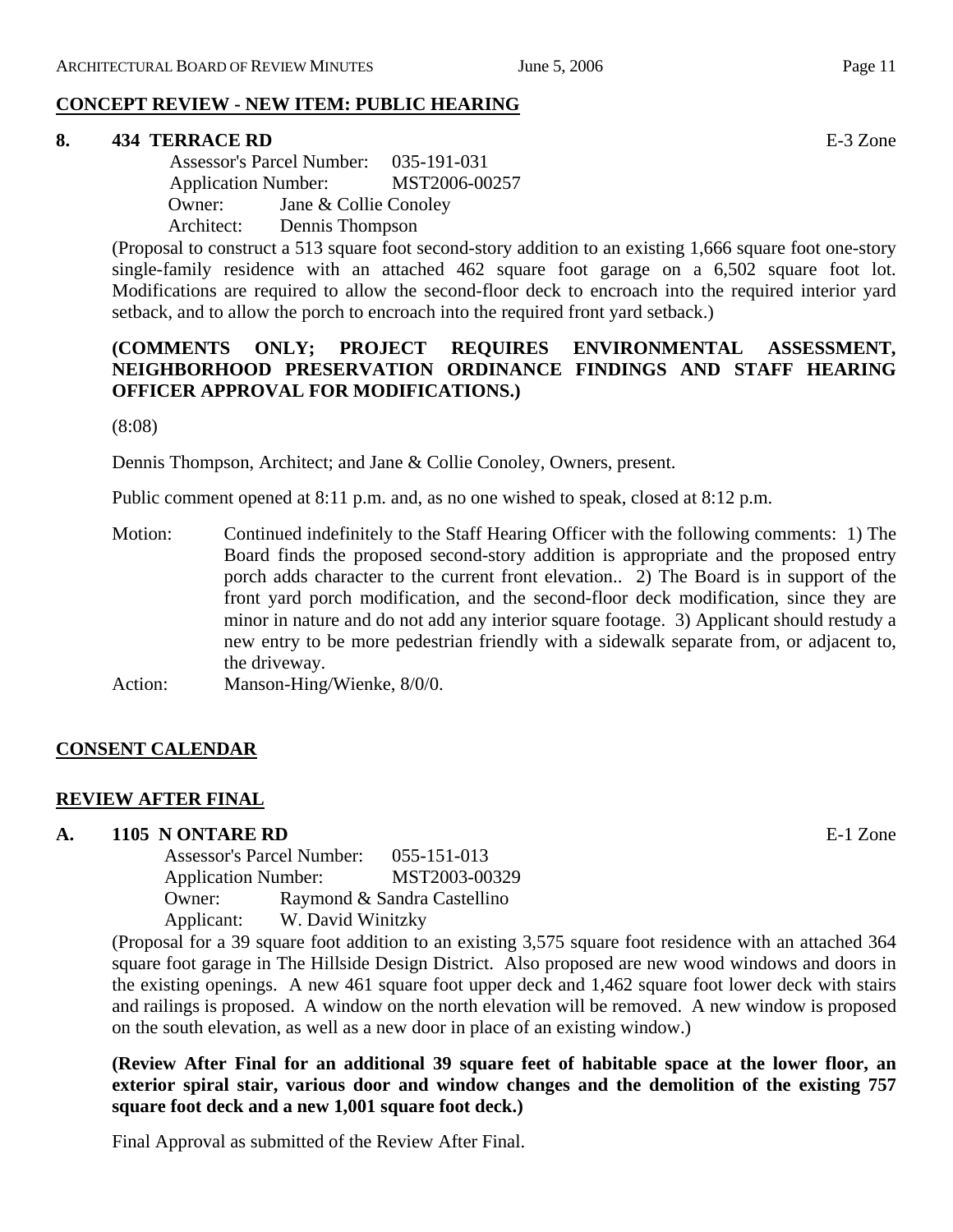# **REVIEW AFTER FINAL**

#### **B. 400 BL CORONEL ST**

Assessor's Parcel Number: 035-270-0RW Application Number: MST2005-00265 Owner: City of Santa Barbara Applicant: Heather Diez Architect: Susan Van Atta

(Proposed safety project to install fence along drop-off side of Coronel Street (which is closed to vehicular traffic) between Coronel Street and Loma Alta near McKinley School. The project includes the stabilization of the hillside above a parking lot area where school and neighborhood pedestrians travel.)

#### **(Review After Final for revised fence materials.)**

Continued one week with the comment that the applicant study using stapled wire mesh on back side of the wood rail fence.

#### **FINAL REVIEW**

#### **C. 3053 SAMARKAND DR** E-3/SD-2 Zone

Assessor's Parcel Number: 051-161-004 Application Number: MST2005-00755 Owner: Hochman Family Survivors Trust 9/22 Architect: Scott Rowland

(Proposal to demolish an existing 1,446 square foot residence with an attached 209 square foot garage and construct a new 2,736 square foot two-story residence with an attached 442 square foot garage. A modification is required for locating the open yard in the front yard on Las Positas Street.)

# **(Modification approved December 14, 2005. Final Approval is requested.)**

Final Approval as submitted.

# **FINAL REVIEW**

#### **D. 1501 SAN ANDRES ST** C-P/R-2 Zone

Assessor's Parcel Number: 043-244-015 Application Number: MST2005-00836 Owner: Krieg Family Trust Applicant: Dino Putrino

(Proposal to install a Verizon Wireless communication facility consisting of six antennas enclosed by architectural screening measuring 8 feet tall by 4 feet wide on the roof of the existing building and construct a 408 square foot enclosure on the rear of the building to screen additional radio equipment.)

(Final Approval is requested.)

# **(PROJECT REQUIRES ENVIRONMENTAL ASSESSMENT AND FINDINGS FOR MINIMAL VISUAL IMPACTS.)**

Final Approval as submitted with minimum visual impact findings.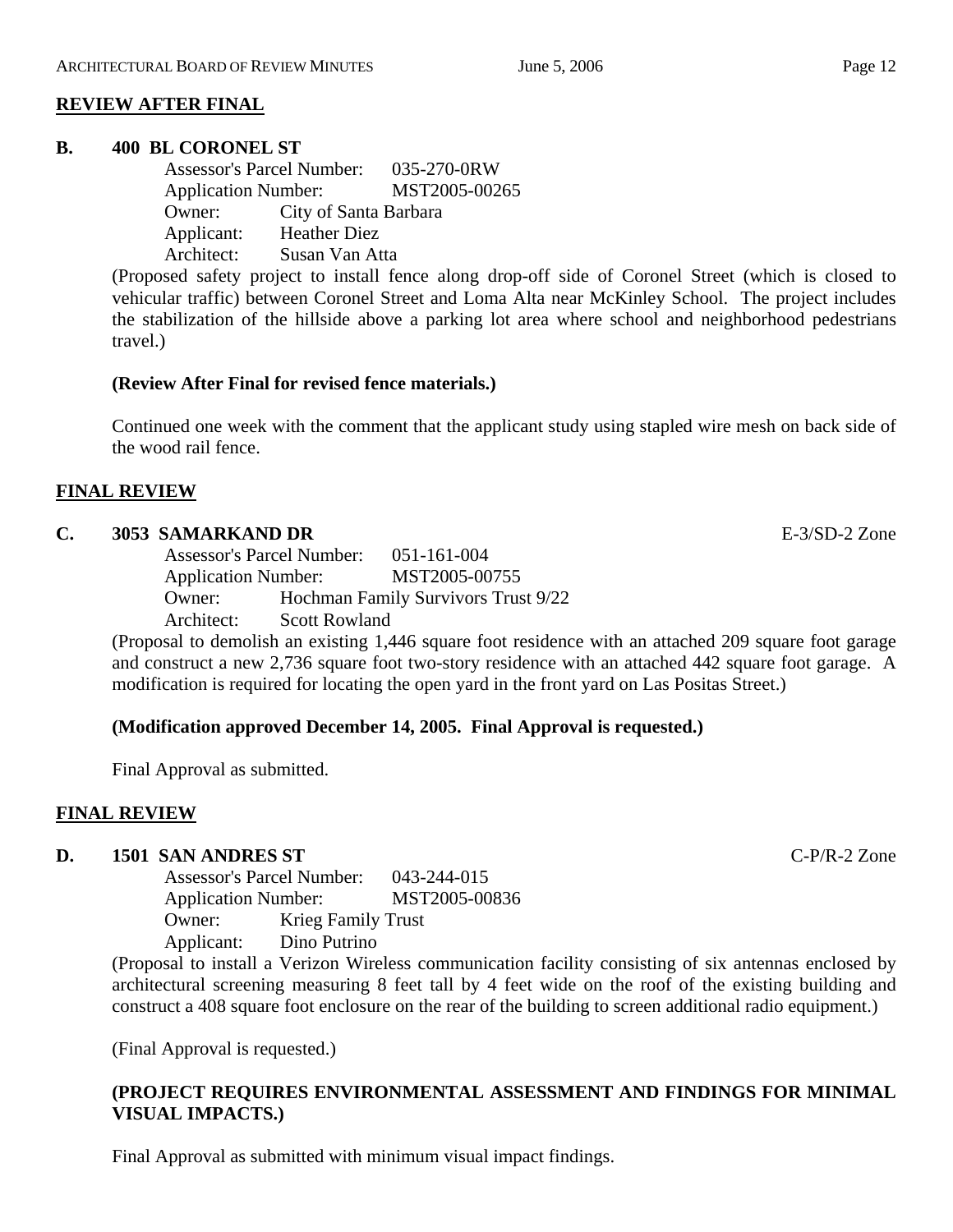#### **CONTINUED ITEM**

#### **E. 427 ALAMEDA PADRE SERRA R-2 Zone**

| <b>Assessor's Parcel Number:</b> | 031-391-010   |
|----------------------------------|---------------|
| <b>Application Number:</b>       | MST2006-00123 |
| Owner:                           | Perry Perkins |
| Architect:<br>Lori Kari          |               |

(Proposal for exterior alterations and construction of three wooden decks for an existing 2,728 square foot residential duplex. The proposed alterations are: replacement of 3 windows with French doors, replacement of all remaining existing windows with vinyl clad dual glazed windows, replacement of garage doors, addition of a wood trellis above the garage doors, and obtaining a permit for the "as-built" replacement of cement walkways with wood walkways. A modification is required for deck encroachments into the non-conforming open yard area.)

# **(COMMENTS ONLY; PROJECT REQUIRES ENVIRONMENTAL ASSESSMENT, NEIGHBORHOOD PRESERVATION ORDINANCE FINDINGS AND STAFF HEARING OFFICER APPROVAL FOR A MODIFICATION.)**

Continued indefinitely to Staff Hearing Officer (SHO) and then back to the Consent Calendar with the comment that there are no neighborhood privacy concerns.

#### **FINAL REVIEW**

#### **F. 616 E MICHELTORENA ST** R-2 Zone

|                            | <b>Assessor's Parcel Number:</b> | 029-033-004                                 |  |
|----------------------------|----------------------------------|---------------------------------------------|--|
| <b>Application Number:</b> |                                  | MST2005-00686                               |  |
| Owner:                     |                                  | Rogelio & Rebecca A. Trujillo, Family Trust |  |
| Architect:                 | Duffy Smith                      |                                             |  |
| Contractor:                |                                  | Joe Carrillo (New Contractor)               |  |

(Proposal to legalize a 208 square foot storage space on the first floor, and legalize a 174 square foot, second-floor addition at the rear of the existing 1,677 square foot, two-story duplex on a 7,500 square foot lot. The proposal includes the demolition of an existing deck and exterior stair and the construction of a 192 square foot deck and stair. The reconstruction of the existing 385 square foot, detached garage is under a separate permit.)

#### **(Final Approval is requested.)**

Revised Preliminary Approval with the finding that the Neighborhood Preservation Ordinance criteria have been met as stated in Subsection 22.68.060 of the City of Santa Barbara Municipal Code, and continued indefinitely to the Consent Calendar.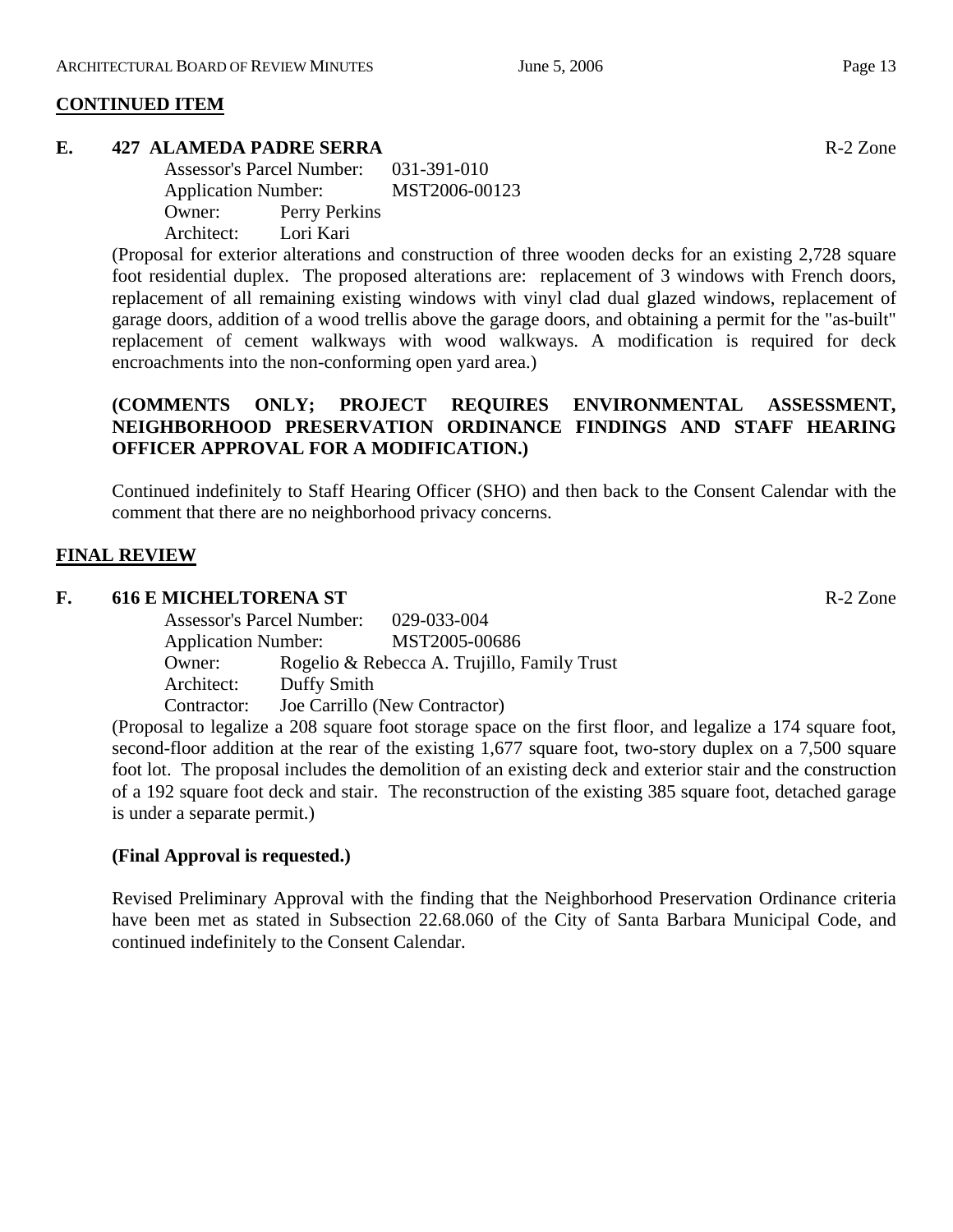# **NEW ITEM**

#### **G.** 1608 CALLE CORTE **Reserve All 2018** R-1 Zone

Assessor's Parcel Number: 041-110-003 Application Number: MST2006-00283 Owner: Ewoud & Jill R. Tsas Designer: Jason Grant

(Proposal to construct a second floor deck at the north elevation of the existing 1,303 square foot twostory residence with an attached 595 square foot garage on a 5,835 square foot lot locate in the Hillside Design District.)

## **(COMMENTS ONLY; PROJECT REQUIRES ENVIRONMENTAL ASSESSMENT AND NEIGHBORHOOD PRESERVATION ORDINANCE FINDINGS.)**

Preliminary Approval of the project with the finding that the Neighborhood Preservation Ordinance criteria have been met as stated in Subsection 22.68.060 of the City of Santa Barbara Municipal Code, and continued indefinitely to the Consent Calendar.

# **NEW ITEM**

#### **H. 6 ST. ANN DRIVE** E-1 Zone

Assessor's Parcel Number: 041-175-009 Application Number: MST2006-00053 Owner: Stephen & Laura Wheeler

(Proposal to expand existing decks from 5 feet in depth to 10 feet, both upper and lower decks. Upper deck to include a quarter arch in center cantilevered out approximately 2½ feet. Adjacent deck to be conformed with new decks by changing out balusters.)

# **(COMMENTS ONLY; PROJECT REQUIRES ENVIRONMENTAL ASSESSMENT AND NEIGHBORHOOD PRESERVATION ORDINANCE FINDINGS.)**

Preliminary Approval of the Architecture with the finding that the Neighborhood Preservation Ordinance criteria have been met as stated in Subsection 22.68.060 of the City of Santa Barbara Municipal Code, and Preliminary Approval of the Landscaping with the condition that the applicant is to add two small 15 gallon size canopy trees.

# **NEW ITEM**

# **I. 1940 MISSION RIDGE RD** A-1 Zone

Assessor's Parcel Number: 019-083-024 Application Number: MST2006-00323 Owner: Mercedes H. Eichholz, Trustee Owner: Mission Ridge Trust Owner: Carol Gross

(Proposal for addition of solar panels, as built wall, new site retaining walls, new built-in barbeque, fencing for pool requirements, new patio addition, driveway addition.)

# **(COMMENTS ONLY; PROJECT REQUIRES ENVIRONMENTAL ASSESSMENT AND NEIGHBORHOOD PRESERVATION ORDINANCE FINDINGS.)**

Final Approval as noted on the plans with the finding that the Neighborhood Preservation Ordinance criteria have been met as stated in Subsection 22.68.060 of the City of Santa Barbara Municipal Code; with the comments from the City Historian to be noted on the plans; and with the following additional comments: 1) The applicant shall hand-dig post holes under the oak tree canopies for oak tree protection measures. 2) If any oak trees are to be removed or damaged during or as a result of construction, they shall be replaced with 36-inch box size trees in kind.